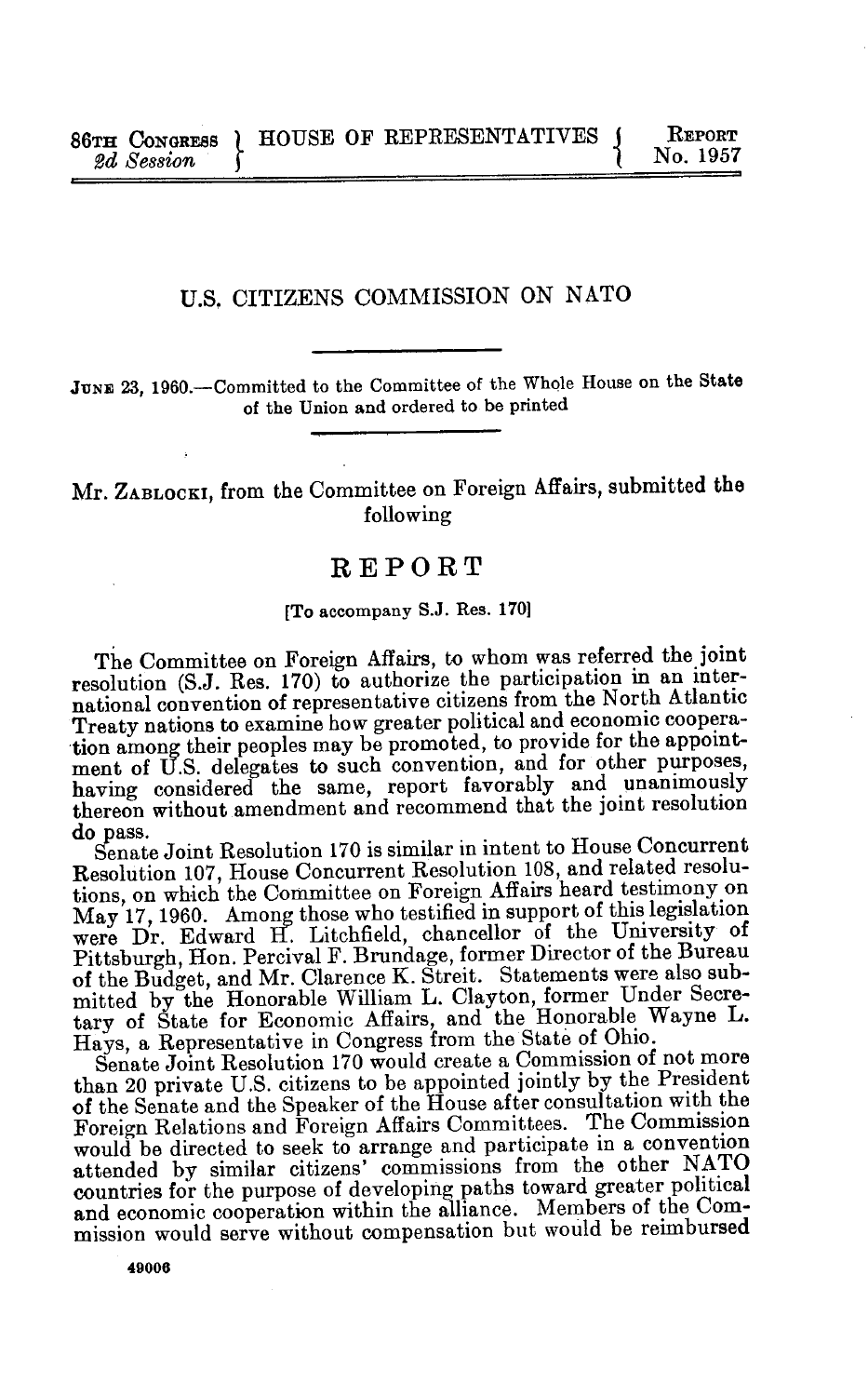for their expenses. They would be authorized to employ and remunerate a staff of not more than 10 members. While in no way enabled to represent the United States officially, the Commission would report, and account for its expenditures, to the Congress. Not to exceed \$300,000 would be authorized to be appropriated for the resolution's purposes; not more than \$100,000 of that sum would constitute the Commission's share of expenses in any international conference. The Commission would cease to exist on January 31, 1962.

Since the creation of the North Atlantic Treaty Organization 11 years ago, the principal focus of the Organization has been on greater military cooperation and collaboration among the signatories. This was, and still is, a necessary function. During the past several years there has developed within the NATO community a recognition that such cooperation and collaboration should extend into the political and economic areas, not only to counter the stepped-up Soviet bloc economic offensive, but to add strength to NATO's military efforts. The architects of the North Atlantic Treaty gave recognition to the importance of nonmilitary collaboration by providing in article 2 of the treaty that-

The Parties will contribute toward the further development of peaceful and friendly international relations by strengthening their free institutions, by bringing about a better understanding of the principles upon which these institutions are founded, and by promoting conditions of stability and well-being. They will seek to eliminate conflict in their They will seek to eliminate conflict in their international economic policies and will encourage economic collaboration between any or all of them.

The NATO Parliamentarians' Conference in 1957 unanimously recommended that a conference of leading representative citizens from the NATO countries be convoked to examine this matter and to make recommendations "how greater cooperation and unity of purpose \* \* \* may best be developed." In June 1959 the Atlantic Congress met for a week in London. Its 650 delegates discussed a wide range of activities that could appropriately contribute to that end. The Fifth NATO Parliamentarians' Conference in 1959 reaffirmed its proposal for a citizens' meeting.

The committee is of the opinion that there is no monopoly of ideas among Government officials on this important matter. The strength of a democracy lies in an enlightened citizenry. The resources of a democracy include the ability to call upon its citizens to contribute their thinking to the common good. The Hoover Commission is an example of the contribution that a Citizens' Commission can make. It is contemplated that those who would be appointed would not be bitter partisans of a particular viewpoint. Rather they would have a depth of knowledge and understanding and a flexibility of approach that would make it possible to develop reasonable and intelligent recommendations to achieve the objectives sought.

It is clearly the intent of the Congress that the citizens appointed to the Commission are not to be spokesmen for the U.S. Government. The executive branch is the recognized channel for official communications between governments.

The question was considered whether existing bodies such as the NATO Parliamentarians' Conference and other groups could not do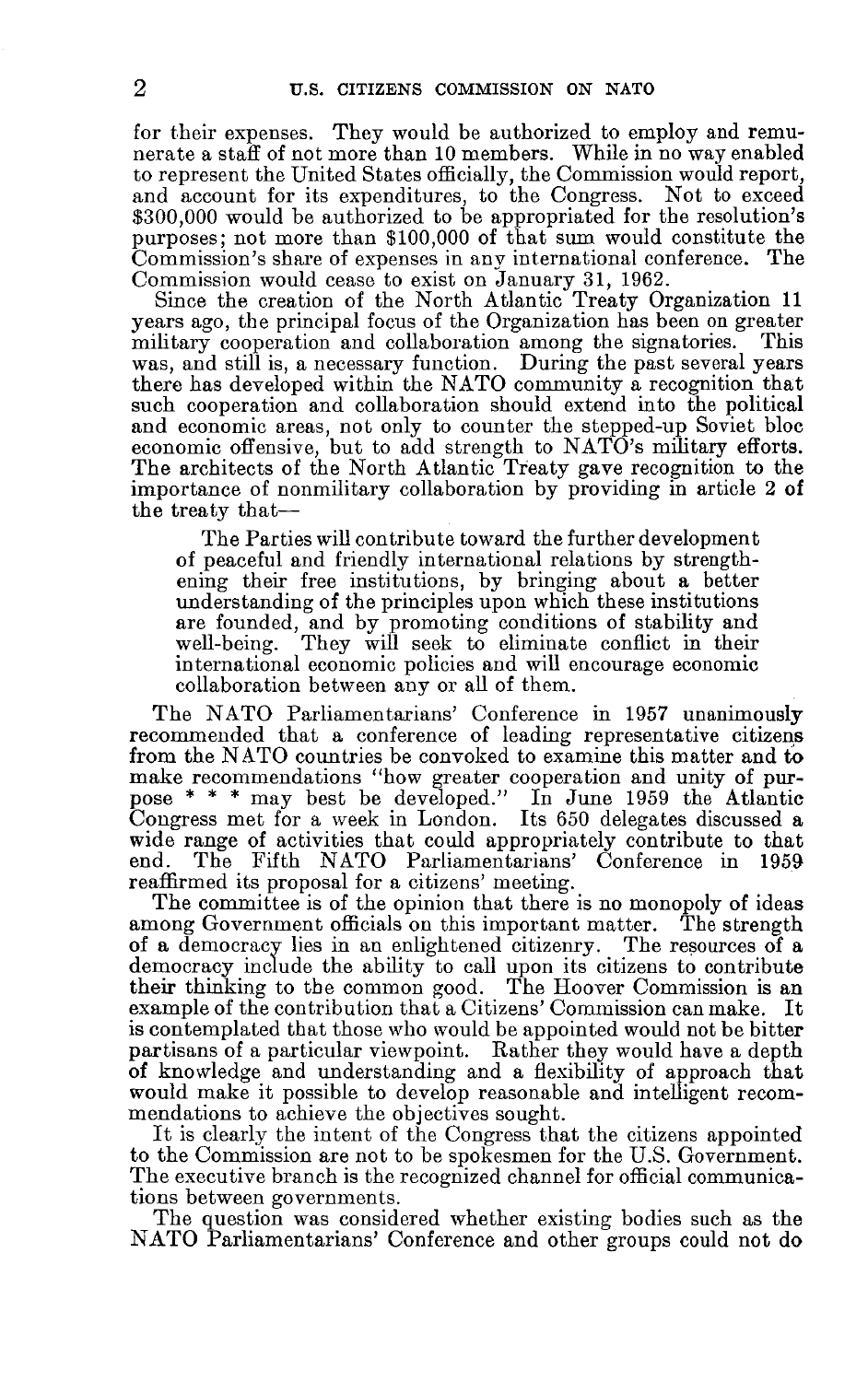the **job** contemplated for the Commission. All of these other bodies meet for short periods ranging from a few days to a week. They are unable to give the sustained attention to the problems that a fulltime Commission could give to them. They do not draw from as wide an area among the citizens as it is expected that the Commission would.

Other countries would appoint similar commissions on a weighted basis. Thus the United States would have 20 participants, France Thus the United States would have 20 participants, France and Great Britain about 14 or 15 each, and the smaller countries the smallest representation.

Some attention was given to the geographic expansion of the terms of the resolution in order to include representatives from countries other than the North Atlantic Community. There was no basic opposition to that idea. But it was considered desirable to limit initial participation to those countries that have already created a framework for collaboration. In fact, one of the issues that the Commission may well consider is the extent to which participation could be widened.

The functions of the Commission are to explore the means **by** which greater cooperation and unity of purpose may be developed, to report its findings to the Congress, and to make such recommendations as it deems appropriate. It has no power to bind the U.S. Government.

The Commission will expire on January 31, 1962. This will permit about a year and a half of work. The members will serve without compensation but shall receive reimbursement for their necessary<br>expenses incurred by them in the performance of their duties. Of expenses incurred by them in the performance of their duties. the \$300,000 authorized to be appropriated for its work, \$100,000 may be used to pay the U.S. share of conference and meeting expenses. The balance will be used for the necessary expenses of the individual members and for compensation of a temporary professional and clerical staff not to exceed 10 individuals. Payment of funds will be upon vouchers signed by the Chairman of the Commission. All funds expended will be subject to the rules and regulations governing the accountability of obligations and expenditures made under the jurisdiction of the Department of State. Such accounts are subject to review by the Comptroller General. Wherever it is possible for the Commission to meet its expenses through the use of local currency, the Commission will use appropriated dollars to purchase such currencies.

Events during the past month give renewed emphasis to the need for cooperation. The threats to our own security have intensified. The means by which we can meet these require the fullest exploration within and outside the Government. The committee expects that the leading private citizens who would serve on the Commission would inject into discussions with citizens of comparable caliber from other countries some new approaches that are both practical and constructive.

The Committee on Foreign Affairs unanimously recommends to the House the passage of Senate Joint Resolution 170.